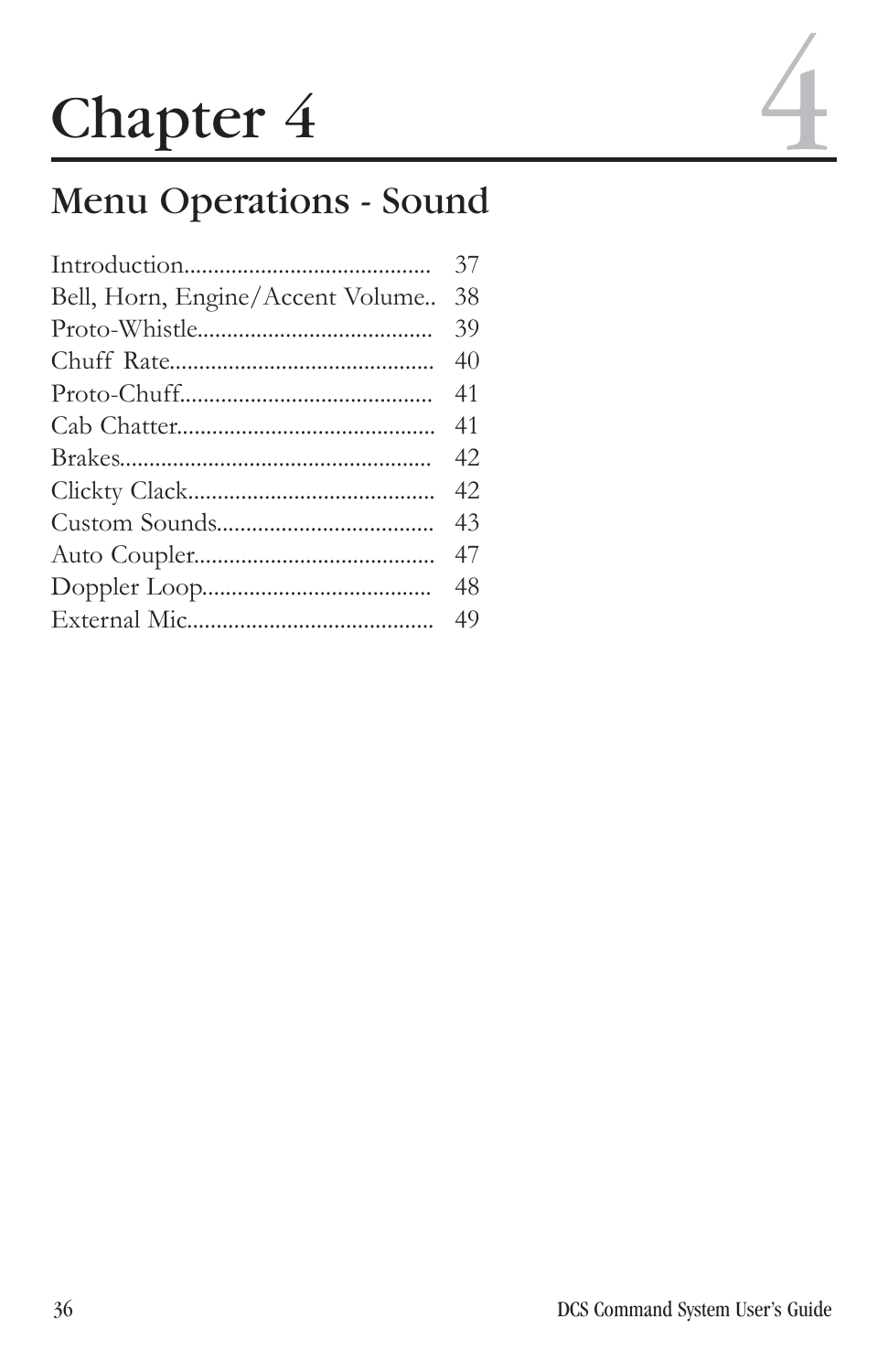The DCS system has four menu of advanced operational options: Sound, Control, System, Advanced. As with all command mode controls, the menu sets engine-specific features only for the engine selected when the setting is made. Although the features are advanced, they are easy to access and set.

1. To access the menu list, press the Menu button.

2. Use the thumbwheel to scroll so the small arrow is beside the menu that you want to access, and press down firmly on the thumbwheel to select that menu.

3. Once you are in the menu, use the thumbwheel to scroll through the features lists. When the small arrow is beside the desired feature, press firmly on the thumbwheel to select.

4. Activate (or turn off) individual features as described below.

Menu settings are stored within the engine. That means that a setting, such as chuff rate or smoke volume, that is selected in command mode remains at that setting even on other layouts or in conventional mode. If you will be operating in conventional mode later, be sure to adjust all settings as you want them before you leave DCS.



**BUTTON** 

| <b>EN HE</b>                                         |  | DCS REMOTE CONTROL |  |
|------------------------------------------------------|--|--------------------|--|
| <b>SOUND</b><br>CONTROL<br><b>SYSTEM</b><br>ROVRNCED |  |                    |  |
|                                                      |  |                    |  |

**DCS Tip:** You can back out of a menu level at any time by pressing Menu to move back one level at a time. To escape instantly to normal control, press ENG, ACC, SW, or TR to return to that screen.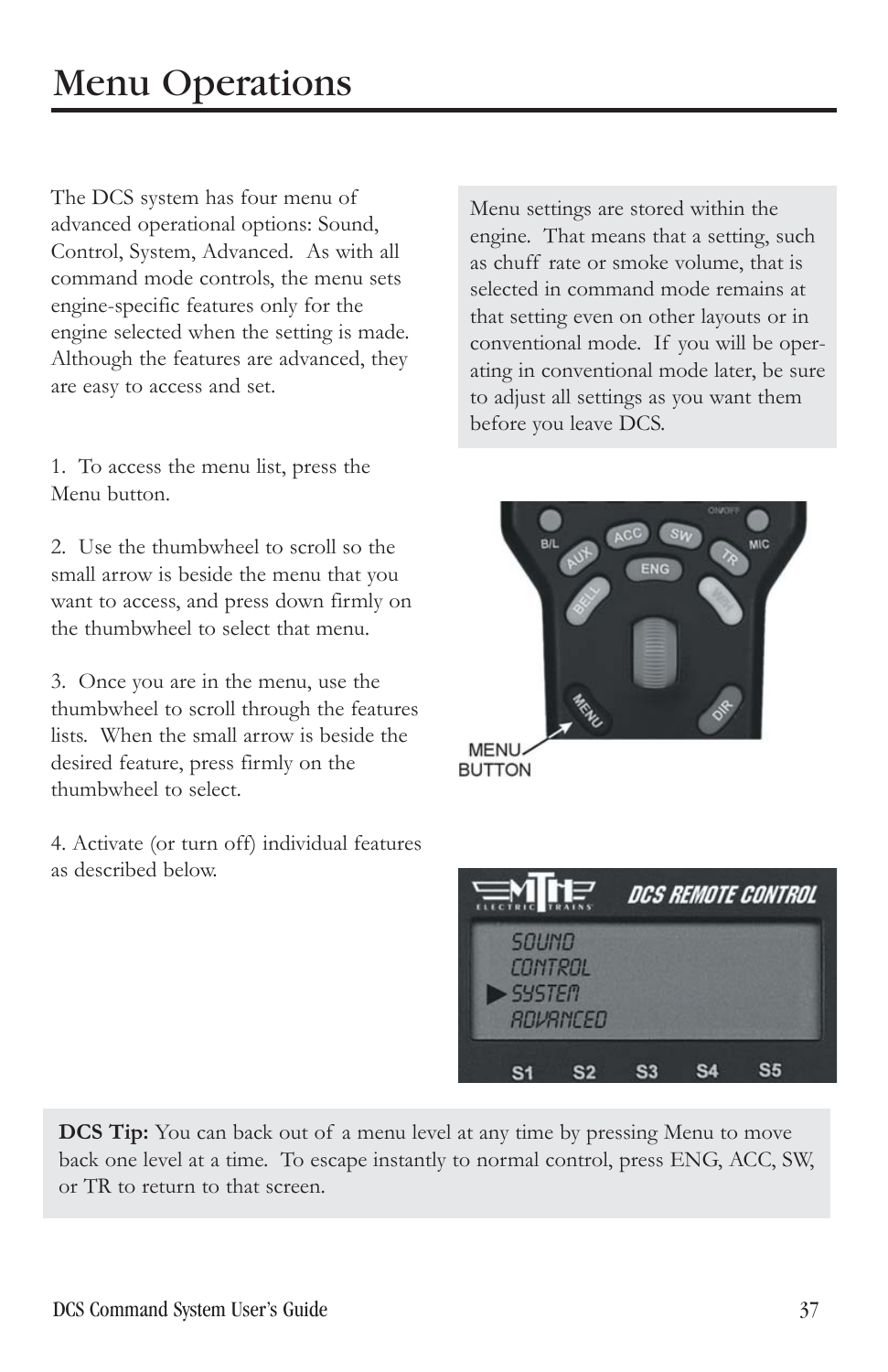# Menu Operations - Sound

# **Sound Menu:**

Bell Volume Horn Volume Engine Sounds Volume Accent Volume Chuff Rate Proto Chuff Cab Chatter Brakes Clickity Clack Custom Sounds Auto Coupler Doppler Loop



#### **Volume Controls (Bell, Horn, Engine Sounds, Accent)**

Custom set the volume of the engine's bell, horn, engine sounds, or accent sounds (e.g., passenger or freight sounds, cab chatter), independently of other engine sounds. The selected sound will play when this feature is selected (except for Accent Sounds), so you can hear it change volume as you make the adjustment.

1. Use the thumbwheel to scroll up or down and adjust the volume. As you change the volume, you will see the lines of the scroll bar move to the right (louder) or left (quieter), and a number on the bottom of the LCD will tell you what percentage of maximum volume you hear. You will also hear the change in the selected sound's volume relative to the other engine sounds.

2. When you have chosen the desired volume, press firmly on the thumbwheel to set that volume and return to the Sound menu list.



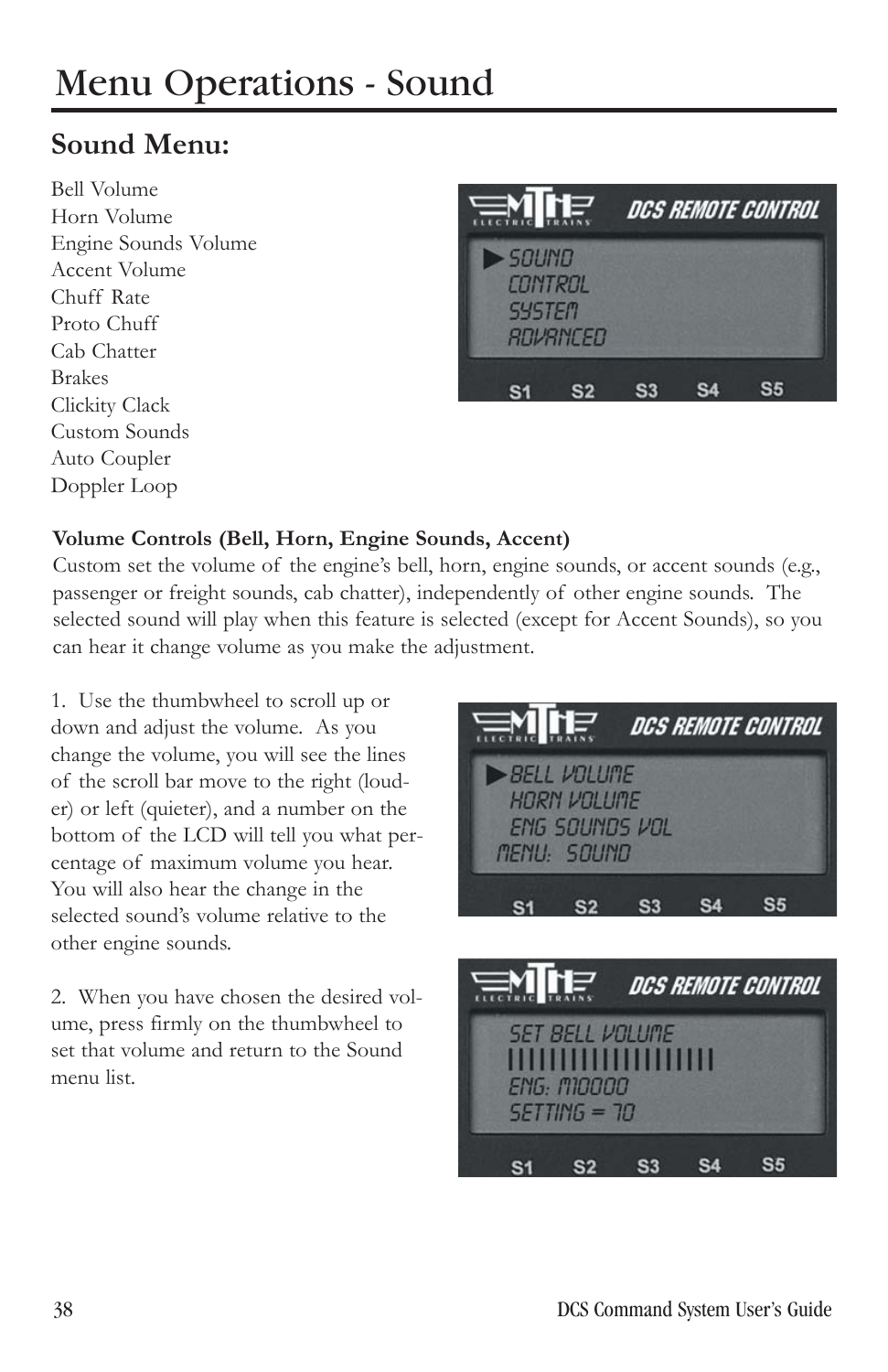# Menu Operations - Sound

# **Proto-Whistle**

This feature allows you to use the thumbwheel to simulate the engineer's feathering or "quilling" of the whistle/horn rope, producing a much more realistic whistle/horn sound.

Proto-Whistle is not available on all DCS-equipped engines. This feature will only work on those engines whose hardware is capable of utilizing the software feature. Therefore, the softkey acronyms will not be visible on the DCS screen for locomotives not equipped with the proper hardware. Downloading the sound set from a locomotive equipped with the Proto-Whistle feature and loading it into an engine not factory equipped with the feature will not give the user the Proto-Whistle feature even though the Proto-Whistle softkey acronyms will appear on the DCS screen.

1. Select the Proto-Whistle-equipped engine from your DCS remote.

2. Press the SPW softkey. It will highlight.

3. Your display will change to indicate that Proto-Whistle is active.

4. Scrolling the thumbwheel up one click at a time will produce the different whistle tones.

5. Practice varying how fast you scroll up and down on the thumbwheel and in no time you'll be making whistle sounds just like a real engineer!

6. To disable the feature and return to controlling your engine press the SPW softkey again.





*Note: When Proto-Whistle is active your regular Whistle/Horn button is inactive as well as the thumbwheel for controlling the speed of your engine.*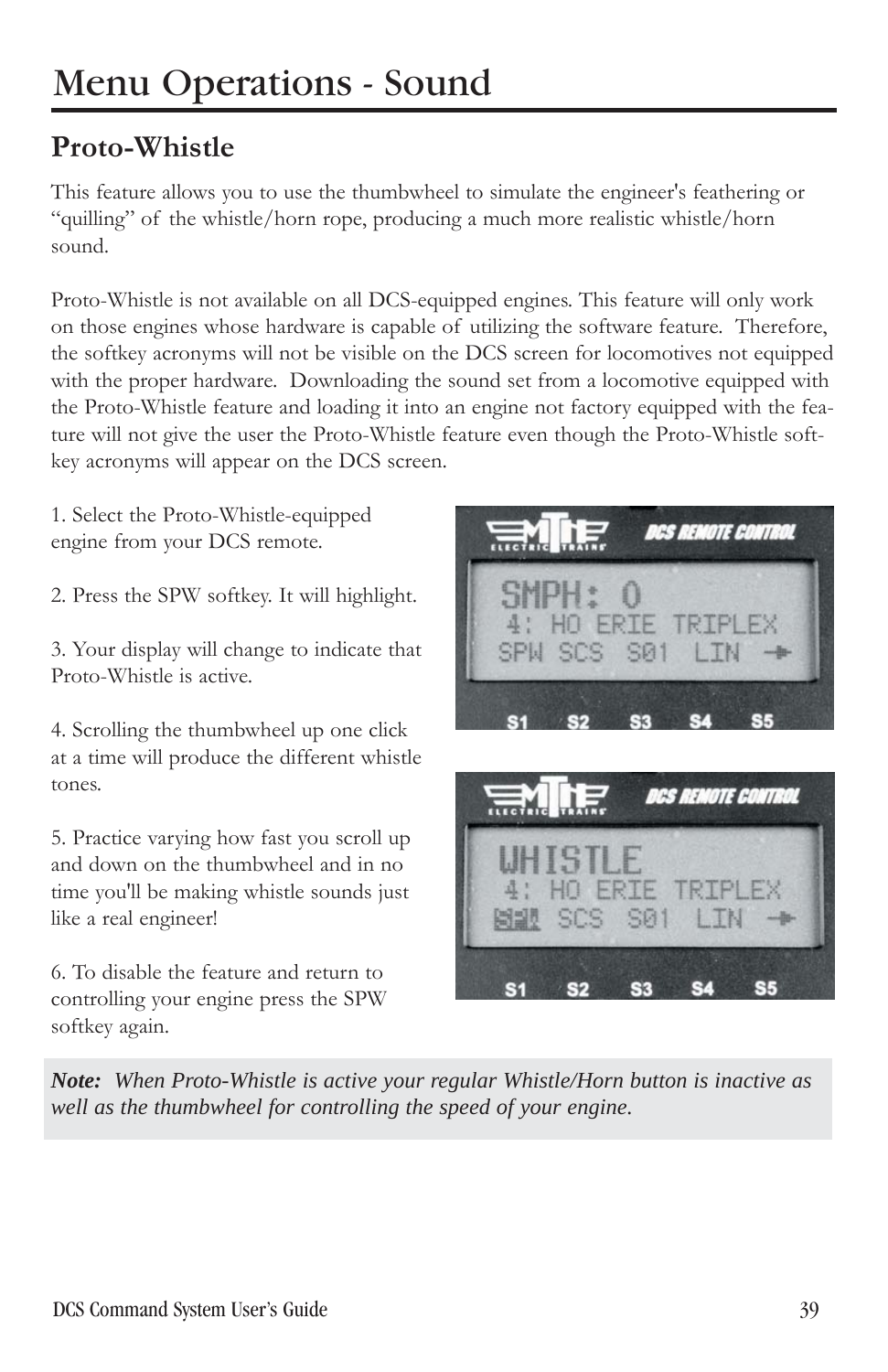# **Chuff Rate**

Change the number of chuffs per wheel revolution in your steam locomotives. Most Proto-Sound 2.0 steam engines are set at two chuffs per revolution because that rate sounds good even at fast toy train speeds. However, most steam engines prototypically have four chuffs per revolution. You can choose the rate you want, up to 16 chuffs per rev.

1. One you select this feature, you will see the numbers 1-4 on your LCD screen over the S1-S4 softkeys, with an arrow over the S5 key. Press S5 to scroll through higher number options (up to 16 chuffs per rev) and back around to the first screen.



2. When the desired number of chuffs

per revolution appears on the LCD, press the softkey (S1-S4) directly below the chuff rate you want to set.

3. Once you see your selection highlighted on the LCD screen, press firmly on the thumbwheel to confirm the selection and return to the Sound menu list.

Your engine's puffing smoke is synchronized with the chuff rate, and the smoke puffs will also change rate when you change the chuff rate.

**DCS Tip:** When operating a diesel or electric engine, setting the chuff rate to a value between 1 and 8 will play the corresponding engine rev level.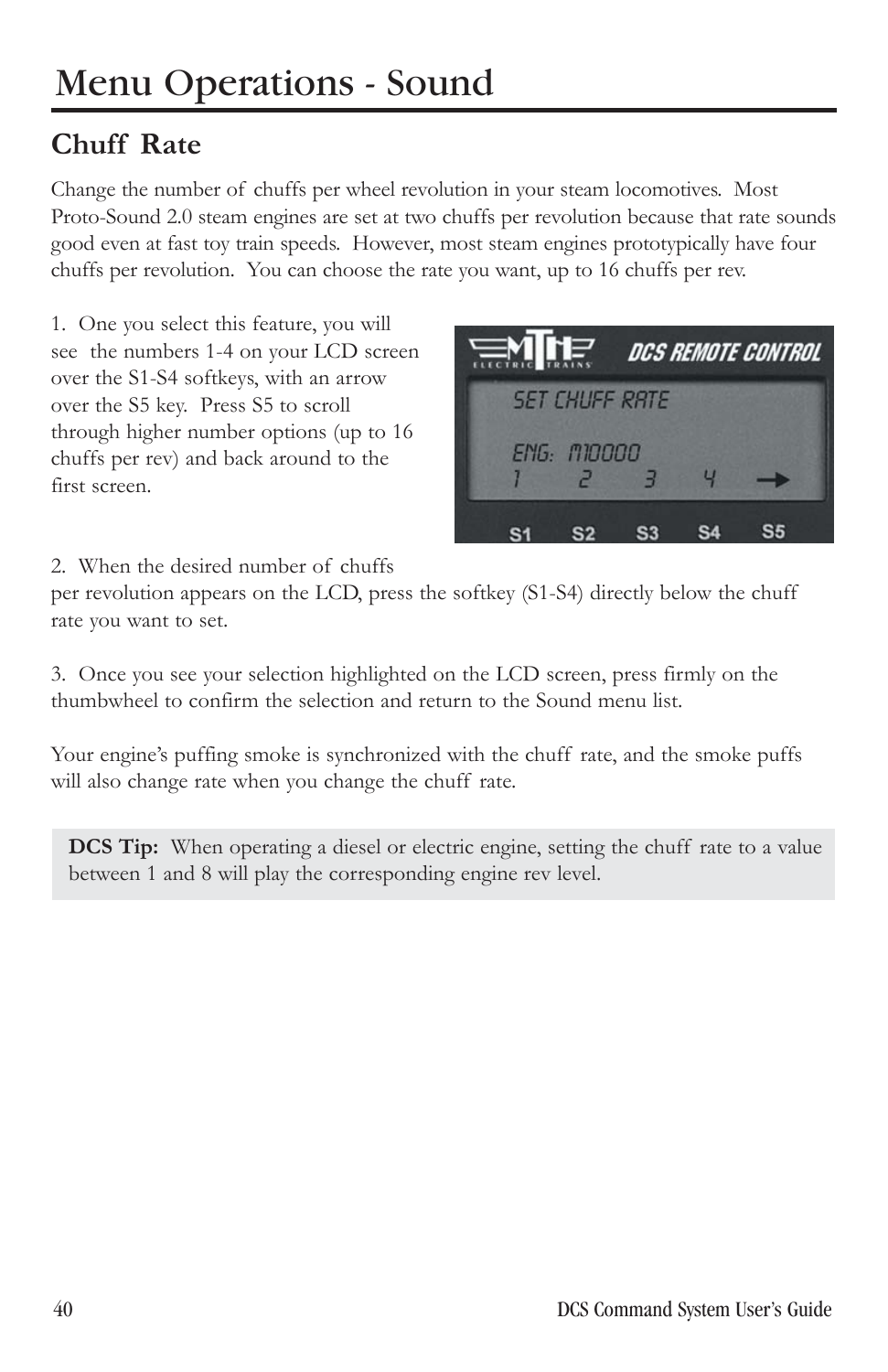# **Proto Chuff**

Enable or disable automatic triggering of the engine's Labor/Drift settings. Your engine can be programmed to shift automatically into Labor/Rev Up (labored steam chuffing or higher diesel revs and higher smoke output) when it senses an increase in speed or to go into Drift/Rev Down (drift steam chuffing or lower diesel revs and lower smoke output) when it senses a reduction in speed.

- If you prefer that your engine not make these changes, press the softkey under "Off" on the LCD.

- To allow your engine to make these automatic adjustments, press the softkey under "Auto" on the LCD.

Press firmly on the thumbwheel to confirm the selection and return to the Sound menu list.



*Use of the one-touch LABOR REV UP/DRIFT REV DN rocker switch on the handheld overrides this menu setting. You will need to re-set it to Auto after exercising manual control.*

# **Cab Chatter**

When enabled, Cab Chatter (conversation among the cab crew) plays at random intervals when the engine is stopped.

- To disable cab chatter from playing, press the softkey (S1) under the word "OFF."

DCS REMOTE CONTROL *CBB CHBTTER MODE* **ENG: M10000** OFF RUTO S2 S3 S4  $S<sub>5</sub>$  $S<sub>1</sub>$ 

OR

- To enable cab chatter, press the softkey (S2) under the word "AUTO."

Press firmly on the thumbwheel to confirm the selection and return to the Sound menu list.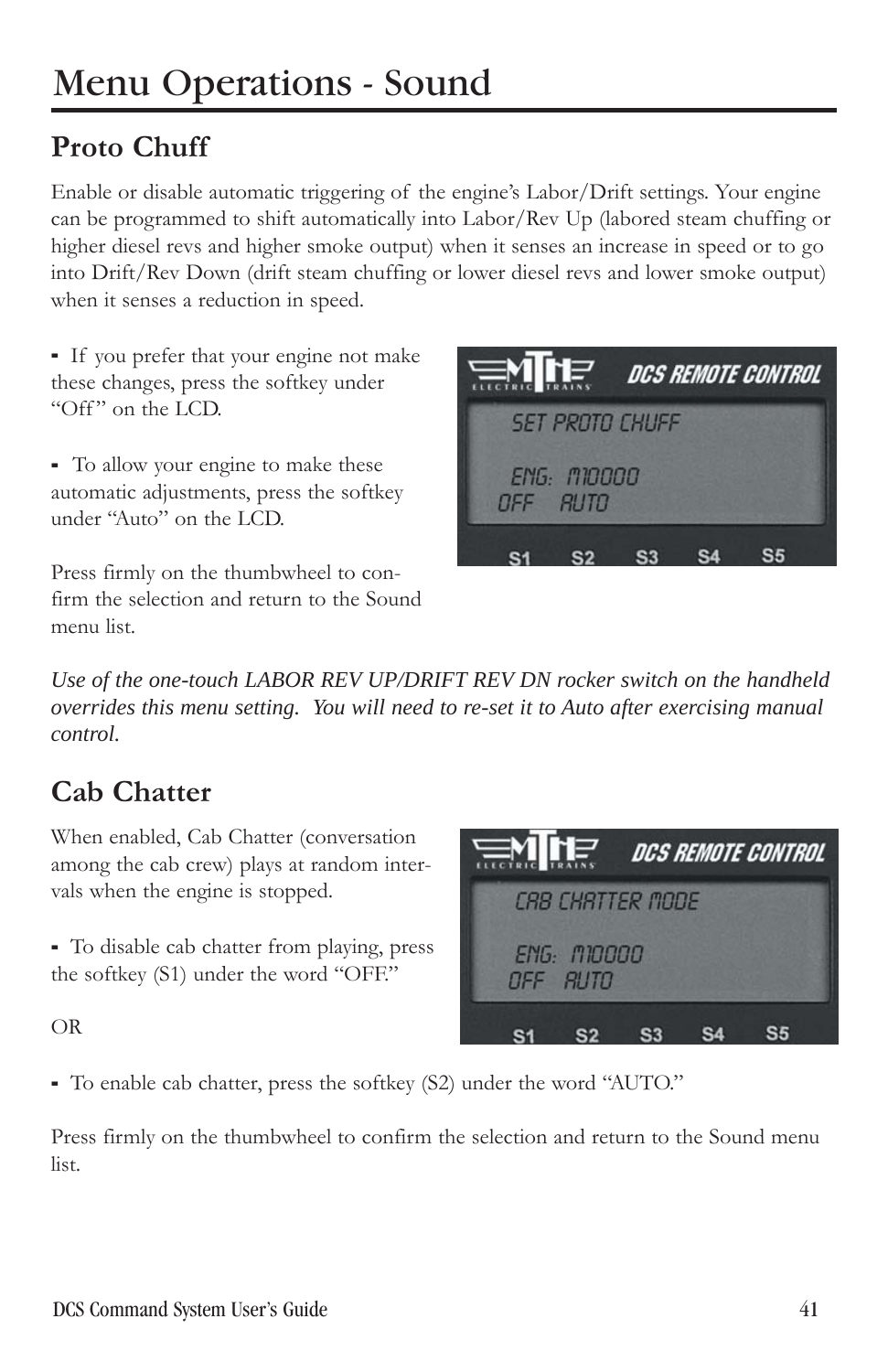# **Brakes**

When enabled, the Brakes feature triggers the squealing brake sound effect automatically when you slow speed rapidly.

- To disable squealing brakes from playing, press the softkey (S1) under the word  $"OFF"$ 

OR

- To enable squealing brakes, press the softkey (S2) under the word "AUTO."

| <b>ENTE</b> |                                |                         | <i>DCS REMOTE CONTROL</i> |  |
|-------------|--------------------------------|-------------------------|---------------------------|--|
|             |                                | <b>SET BRAKES SOUND</b> |                           |  |
|             | <b>ENG: M10000</b><br>OFF RUTO |                         |                           |  |
|             |                                |                         |                           |  |

# **Clickity Clack**

When enabled, the sound set will automatically play the clickity-clack sounds of wheels on rails when the engine moves at speeds greater than or above 30 smph and maintains the same speed for 30 seconds or more. When you change the speed, the regular engine sounds resume until the clickity clack conditions have again been met. The speed of the sound effect varies with the train's speed.

- To disable clickity-clack sounds from playing, press the softkey (S1) under the word "OFF."

OR

- To enable clickity-clack sounds, press the softkey (S2) under the word "AUTO."



Press firmly on the thumbwheel to confirm the selection and return to the Sound menu list.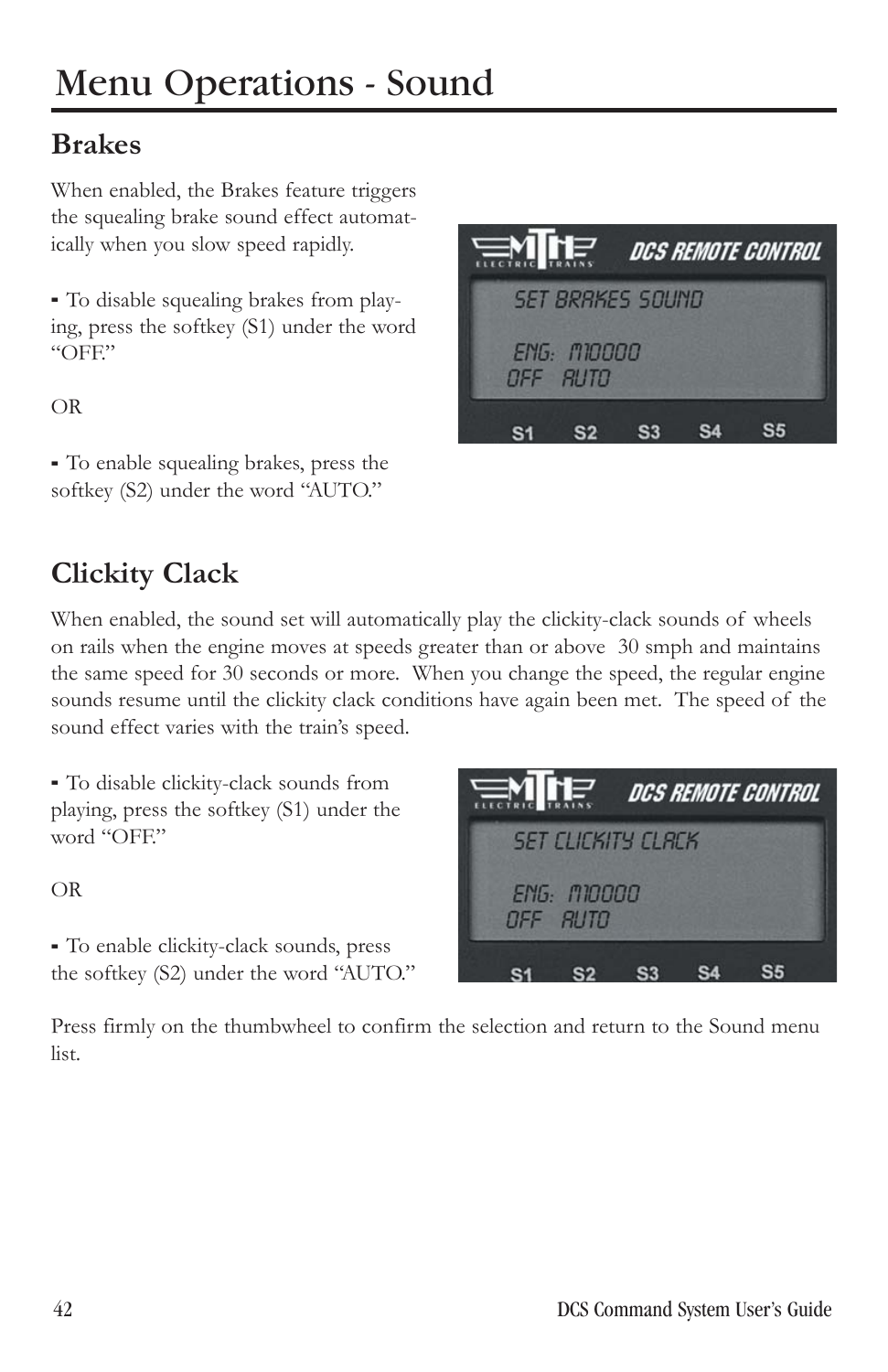# **Custom Sounds**

With DCS, you can record short sounds of your own making (the kids singing "Happy Birthday," a recording made from a scanner alongside a railroad yard, or a prototype recording of a whistle you especially like) for playback through an engine's speakers. The sounds are captured inside the DCS TIU not the locomotive. This allows playback of the sounds through any Proto-Sound 2.0 equipped locomotive when operating in Command Mode.

There are 2 minutes and 54 seconds of sound space available (broken down into 15 11-second blocks) in each TIU. You can record multiple sounds of any length, as long as the total time recorded does not exceed 2:54. You can record or download the sounds into your TIU, then play or erase sounds at will.

In order to add custom sounds into the TIU, you will need to connect the TIU to an audio source. You have four choices of audio sources;

1. The Proto-Dispatch microphone built into the DCS Remote (designated as Dispatch)

2. An External Microphone plugged into the microphone input on the TIU (designated as Microphone)

3. An External Music Source (like a CD or tape player) connected to the TIU via a 1/8" mini-to-mini cable (designated as Audio Jack)

4. Sounds already loaded onto a personal computer via a 9-pin computer serial cable attached to the TIU and PC (designated as PC - requires spec.

#### **DCS Built-In Microphone Source**



Use the built-in DCS Remote microphone

#### **External Microphone Source**



External Microphone Attaches To TIU Proto-**Dispatch Port** 



Mini-Cable (MTH Item #50-1009) Attaches To TIU Proto-Cast Port and Headphone Jack of **External Audio Source** 



Computer Attaches To TIU RS-232 Port via a 9-Pin Serial Cable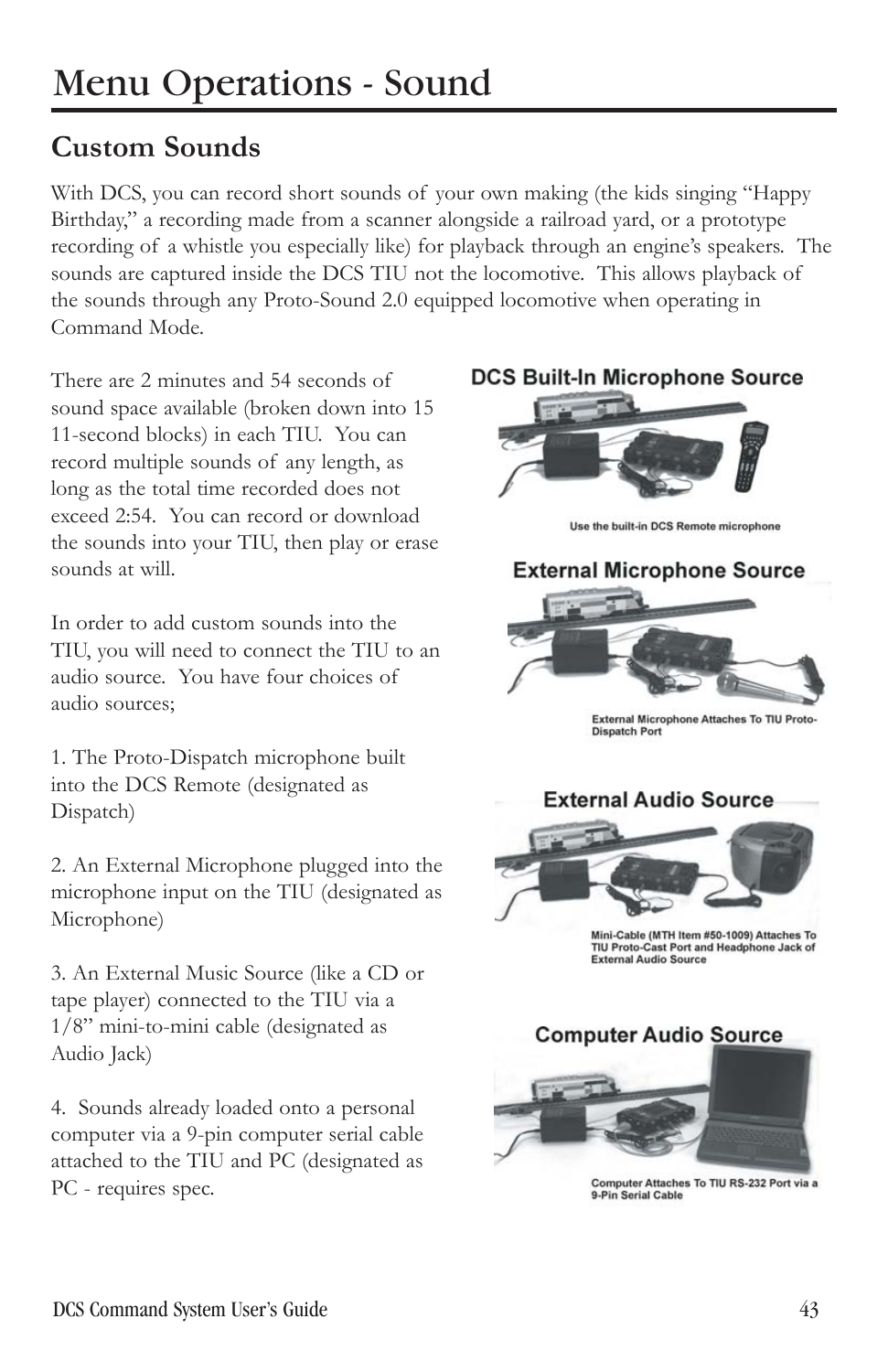# **Custom Sounds**

Once the appropriate sound source has been connected to the TIU, press the Menu button on the DCS Remote and select the Sound Menu, then follow the steps below to record the sounds.

### **Record:**

1. The LCD tells you how much time remains available for new recording.

2. If you have more than one TIU on the layout, select which TIU to record the sound to.

**DCS Tip:** Your custom sound recording can be one long segment. You may choose to add multiple custom sound segments each of which will show up in the pick list under the custom sound menu.







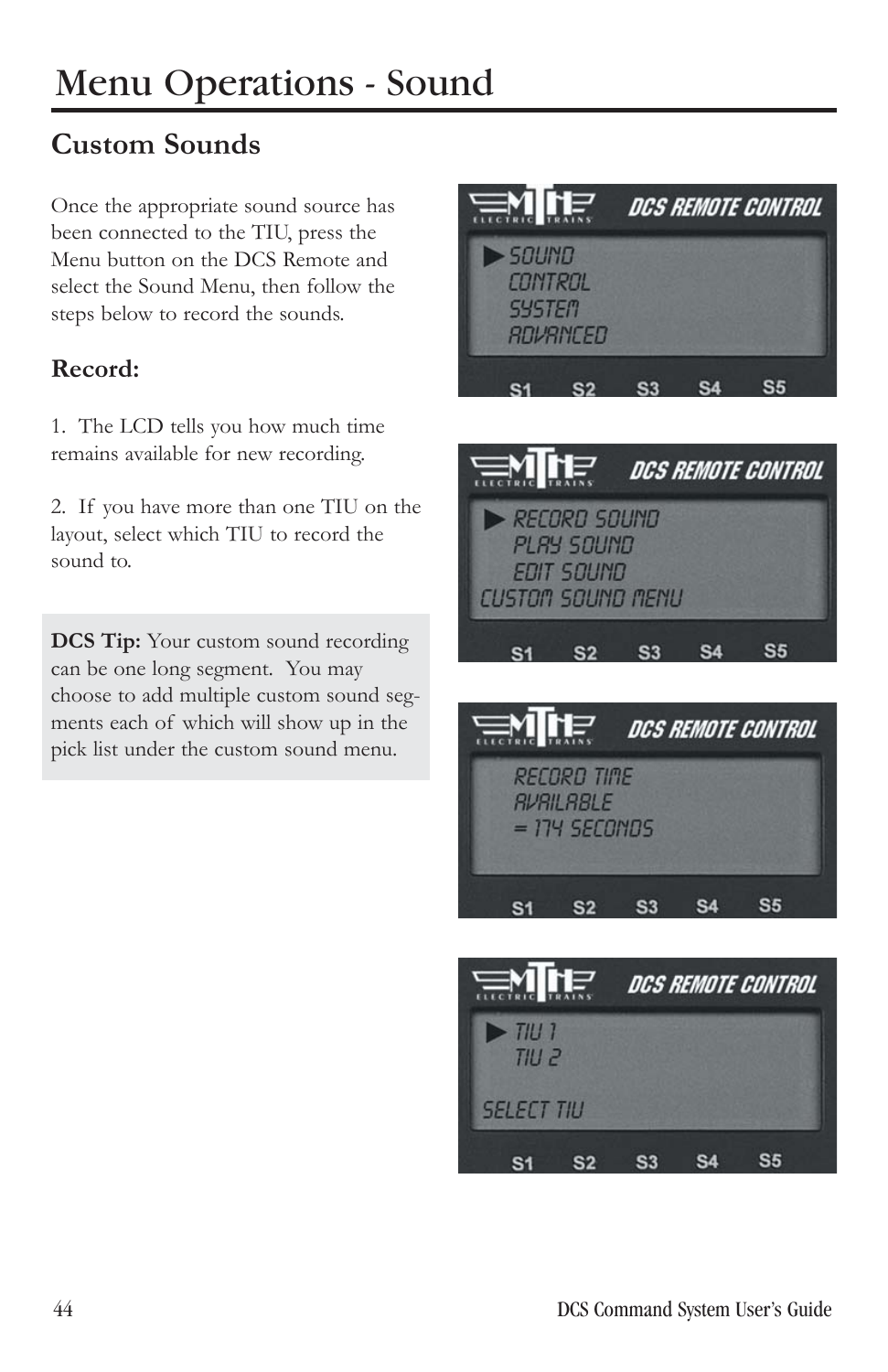# **Custom Sounds:** (cont'd)

#### **Record:** (cont'd)

3. Select Source for sound to be recorded (Dispatch RF - DCS Remote MIC, External Microphone, Audio Jack, PC).

4. Press S1 under REC to record the sound.

5. Press S2 under STP to stop recording.

6. If you choose to play the sound right away to review it, press S4 under PLY.

7. If you choose to save the sound to replay it later, press S3 under SAV. An alphanumeric character set is displayed, allowing you to name the sound. Use the thumbwheel to scroll through the character set, and when the character you want to type next is highlighted, press the thumbwheel to select it. You may give the sound a name up to 16 characters long. Select the "D" at the end of the character set to signify that you are done with this function.

# **Play Sound**

To play a sound at a later time, scroll and press the thumbwheel to select the desired sound from the list of saved sounds.







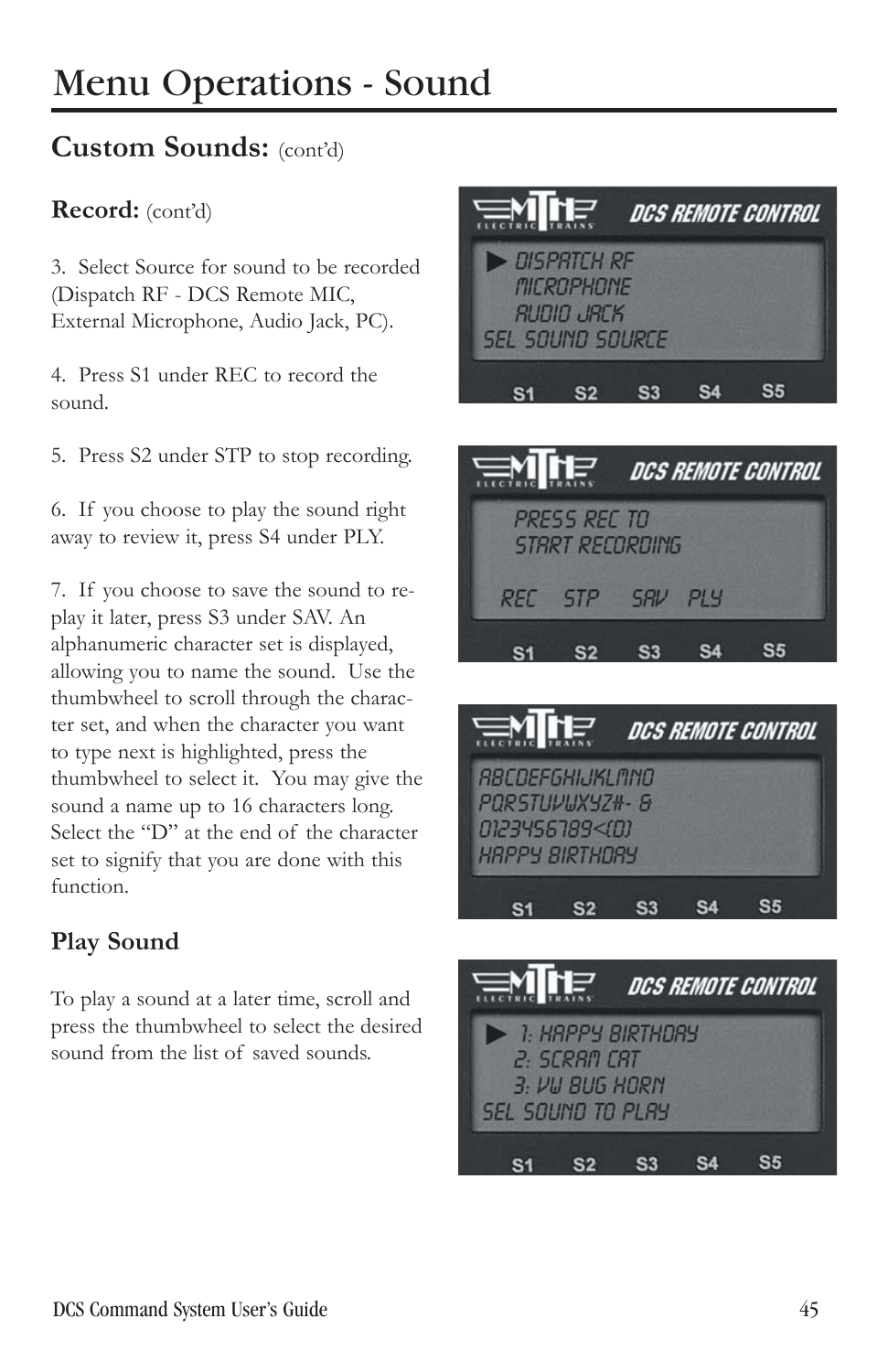# Menu Operations - Sound

# **Custom Sounds:** (cont'd)

### **Edit Sound**

# **Edit Sound Name**

1. Scroll and press the thumbwheel to select the sound you want to edit from the list on the LCD.

2. An alphanumeric character set is displayed. Use the thumbwheel to scroll through the character set, and when the character you want to type next is highlighted, press the thumbwheel to select it. You may give the sound a name up to 16 characters long. Select the "D" at the end of the character set to signify that you are done with this function.

# **Delete a Sound**

1. Scroll and press the thumbwheel to select the sound you want to delete from the list shown on the LCD.



*Note: Your engine comes equipped with some pre-recorded custom sounds. Try softkeys named S01-S10 to see what sounds you already have.*

2. Press the thumbwheel one more time to confirm the deletion.

# **Delete All Sounds**

To delete all recorded custom sounds, press the thumbwheel to confirm the deletion.

# **Update List**

If you want to be able to play custom sounds that were recorded using a different handheld (e.g. if you want to share custom sounds at a club layout), press Update List to gain access to all custom sounds saved into any TIU on the layout.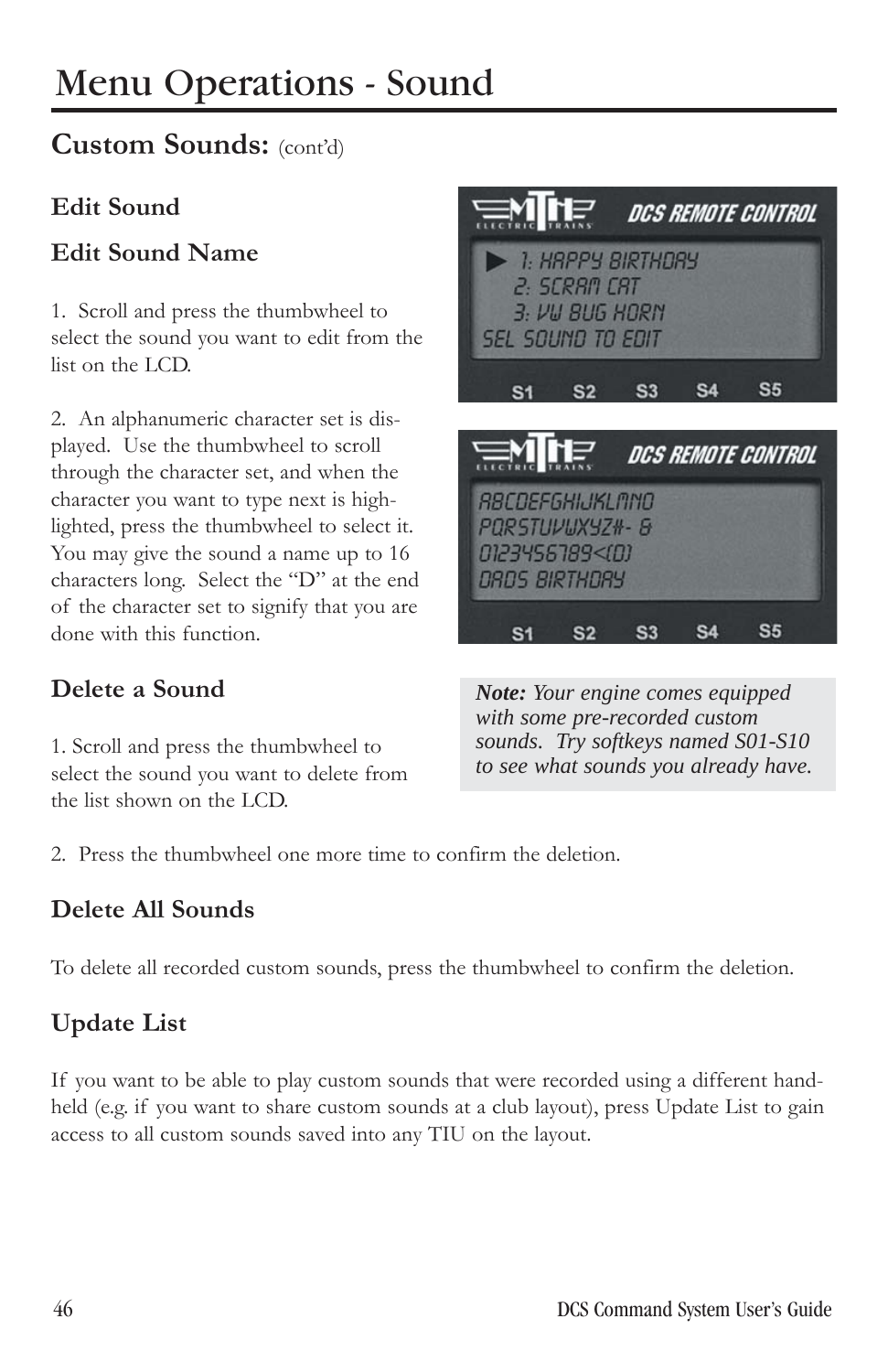# **Auto Coupler**

You can now elect to have the coupler slack sounds play automatically every time an engine pulls away from a stop, or only when you press the SCS soft key.

- 1. Press MENU
- 2. Select SOUND

3. Scroll to AUTO COUPLER and press Select .

4. Select either OFF or AUTO. AUTO will enable the feature for ALL engines in the remote.

5. Press the ENG button and select a DCS engine.

6. Ensure the engine has been start-up.

7. Scroll the thumbwheel up to get the engine moving and as soon as it pulls away it will play the Coupler Slack sound.

8. Once the engine goes back to 0sMPH then pulls away at any speed the sound will play again. It will work this way on every DCS engine in your remote until you shut it off.

9. To turn the feature Off, repeat steps 1- 3 and press the OFF softkey.

*NOTE : This setting is a global setting, so when you make this setting it will affect all engines in the DCS Remote.*







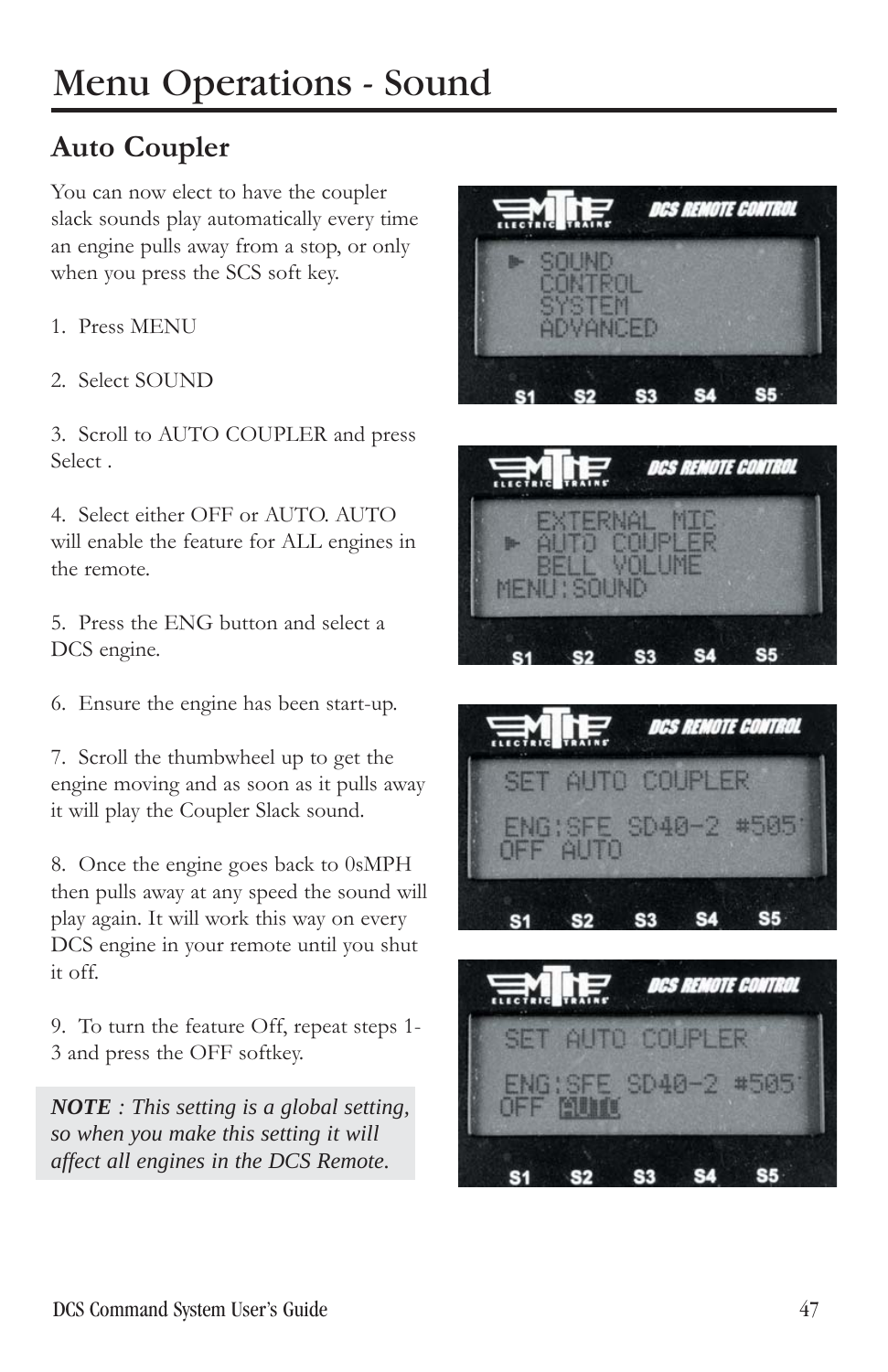# **Doppler Loop**

This feature allows you to set the Doppler effect to play every time the programmed engine passes a certain point on your layout. M.T.H. sound engineers measured this for a scientifically accurate Doppler pitch change: the growing and fading of the sounds are exactly what a scale person would hear as a scale train passed by.

1. Place the engine at the location on the layout where you want the sound to peak during Doppler sound. Press the S1 key under "Beg" to highlight it and press the thumbwheel to tell the engine to begin measuring its Doppler loop. Run the engine around the loop.



2. Stop the engine at the exact same location on the layout where you pressed "Beg." Press the S2 key under "End" to highlight it, then press the thumbwheel to stop measuring the loop.

3. To operate your Doppler Loop, make sure the engine is where it was when you pressed "Beg" and press the S3 key under "On," and run the engine like normal. The sound effects will fade out as you pull away from the peak spot on your layout and will swell as you round the circle and return to the peak spot. The locomotive will continue to operate in consecutive Doppler cycles until you press the S4 key under "Off." A (D) appears on the LCD to indicate when Doppler is turned on.

| $\equiv$ M $\prod_{i=1}^{n}$ dcs remote control |                                       |  |  |  |  |
|-------------------------------------------------|---------------------------------------|--|--|--|--|
|                                                 | SIIPH: 45 ILU                         |  |  |  |  |
|                                                 | <u>13: M10000</u><br>STZ FCC FDL MORE |  |  |  |  |
|                                                 |                                       |  |  |  |  |